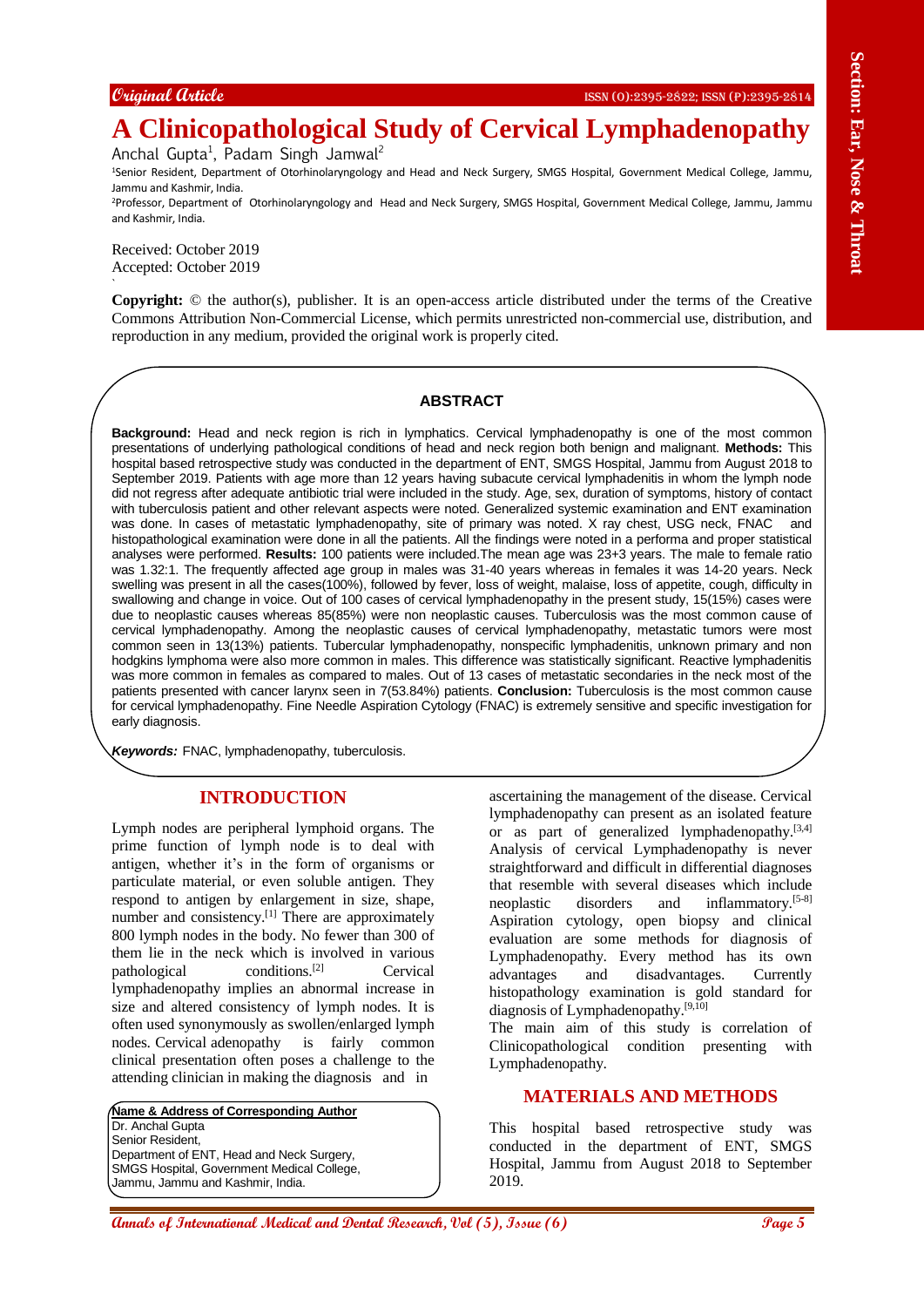## **Gupta & Jamwal; Cervical Lymphadenopathy**

#### **Inclusion criteria:**

Patients with age more than 12 years having subacute cervical lymphadenitis in whom the lymph node did not regress after adequate antibiotic trial.

#### **Exclusion criteria:**

Patients with acute infective lymphadenitis and children below 12 years of age. A detailed clinical history was taken. Age, sex, duration of symptoms, history of contact with tuberculosis patient and other relevant aspects were noted.

Generalized systemic examination was performed followed by detailed lpocal examination.

Detailed ENT examination was carried out to find out any dental infection, tonsillar pathology or head and neck malignancy. In cases of metastatic lymphadenoptahy, site of primary was noted.After establishing a provisional clinical diagnosiss, further investigations were carried out to confirm the diagnosis. These included routine hematological investigations like hemoglobin estimation, total and differential leucocyte count, ESR, Liver function tests and blood sugar level were established as preoperative investigation. X ray chest, USG neck, FNAC and histopathological examination were done in all the patients. All the findings were noted in a performa and proper statistical analyses were performed.

### **RESULTS**

100 patients were included in the present study. Different clinical and demographical variables were studied. The observations and results are as follows.

#### **Age and sex distribution**

The youngest patient was 14 years old and oldest was 70 years old. The mean age was 23+3 years. Age wise wise distribution is shown in Figure 1. There were 57 males and 43 females. The male to female ratio was 1.32:1. The frequently affected age group in males was 31-40 years whereas in females it was 14-20 years.



#### **Chief complaints**

In the present study neck swelling was present in all the cases (100%), followed by fever, loss of weight, malaise, loss of appetite, cough, difficulty in swallowing and change in voice. [Figure 2]



**Figure 2: Distribution of cases according to presenting complaints**

#### **Distribution of patients according to etiology.**

Out of 100 cases of cervical lymphadenopathy in the present study, 15(15%) cases were due to neoplastic causes whereas 85(85%) were non neoplastic causes. Tuberculosis was the most common cause of cervical lymphadenopathy due to non neoplastic causes seen in 55(55%) patients followed by reactive lymphadenitis. Among the neoplastic causes of cervical lymphadenopathy metastatic tumors were most common seen in 13(13%) patients. The primary site of involvement in metastacic lymphadenopathy was oral cavity, larynx, thyroid seen more commonly in males as compared to females. Tubercular lymphadenopathy, nonspecific lymphadenitis, unknown primary and nonhodgkins lymphoma were also more common in males. This difference was statistically significant. Reactive lymphadenitis was more common in females as compared to males. [Figure 3 & 4]

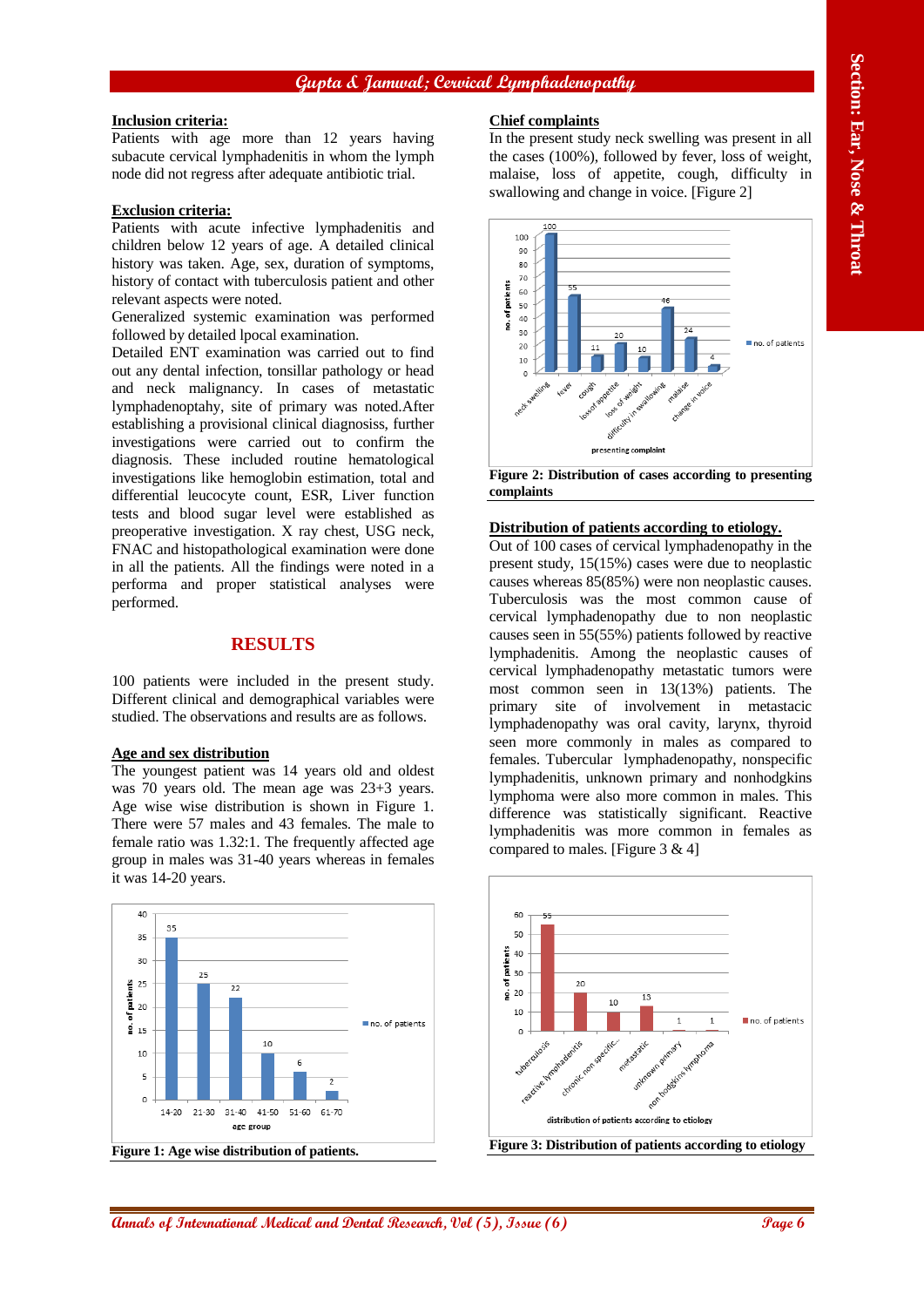## **Gupta & Jamwal; Cervical Lymphadenopathy**



**etiology.**

#### **Distribution of primary in malignant secondaries in neck (n=13)**

Out of 13 cases of metastatic secondaries in the neck, most of the patients presented with cancer larynx seen in 7(53.84%) patients. Table 1 shows the distribution of primary in malignant secondaries in neck.

**Table 1: Distribution of primary in malignant secondaries in neck.**

| Primary site of<br>malignancy | <b>Histopathological</b><br>diagnosis        | No. of<br>patients |
|-------------------------------|----------------------------------------------|--------------------|
| Larynx                        | Squamous cell<br>carcinoma                   |                    |
| Thyroid                       | Papillary carcinoma                          | $\mathfrak{D}$     |
| Parotid                       | Mucoepidermoid<br>carcinoma                  |                    |
| Unknown                       | Adenocarcinoma<br>Squamous cell<br>carcinoma | C                  |
| Total                         |                                              | 13                 |

## **DISCUSSION**

Cervical lymphadenopathy is a commonly observed entity by clinicians throughout the world. It could be secondary to most trivial causes like scalp infection to malignancy. One should be vigilant and correlate clinical radiological and pathological diagnosis to arrive at a proper diagnosis.

In the present study, there were 57 males and 43 females. The male to female ratio was 1.32:1. The frequently affected age group in males was 31-40 years whereas in females it was 14-20 years. This is in accordance with the studies conducted by Jha BC et al,<sup>[5]</sup> Bedi RS et al,<sup>[11]</sup> Umer MF et al.<sup>[12]</sup> where overall the most common age group was 13-20 years. In the present study, neck swelling was present in all the cases(100%), followed by fever, loss of weight, malaise, loss of appetite, cough, difficulty in swallowing and change in voice which is similar to the studies conducted by Jha BC et al,  $[5]$ Wahid F et al, [13] and Jalal BA et al. [14]

Out of 100 cases of cervical lymphadenopathy in the present study, 15(15%) cases were due to neoplastic

**Annals of International Medical and Theorem Constructional Theorem Constructional Constructional and Theorem Constructional and Dental Annals of International Annals of International Constructional Constructional and The** causes whereas 85(85%) were non neoplastic causes. Tuberculosis was the most common cause of cervical lymphadenopathy due to non neoplastic causes seen in 55(55%) patients followed by reactive lymphadenitis. Among the neoplastic causes of cervical lymphadenopathy metastatic tumors were most common seen in 13(13%) patients. The primary site of involvement in metastacic lymphadenopathy was oral cavity, larynx, thyroid seen more commonly in males as compared to females. Tubercular lymphadenopathy,nonspecific lymphadenitis, unknown primary and nonhodgkins lymphoma were also more common in males. This difference was statistically significant. Reactive lymphadenitis was more common in females as compared to males. These findings are similar to findings by Jha BC et al.<sup>[5]</sup> Mutiullah S et al.<sup>[15]</sup> and Dwarsoki I.<sup>[16]</sup>

Tuberculous cervical lymphadenopathy is a frequent disease in India. Therefore it is important that a high index of suspicion for tubercular lymphadenopathy is required. Early diagnosis and treatment will cure the disease also prevent complications like cold abscess and sinus formation.

## **CONCLUSION**

On the basis of present study, it can be concluded that tuberculosis is the most common cause for cervical lymphadenopathy. Clinical symptoms in cervical lymphadenopathy has limited significance and clinical behaviour can be highly variable. Dependence on clinical evidence alone would lead to erroneous diagnosis in a considerable number of cases. Fine needle aspiration cytology is a cheap, quick, readily available and dependable diagnostic modality and can be used as a first line investigatory tool in outdoor departments.

#### **REFERENCES**

- 1. Quadri KS, Hamdani NH, Shah P, Lone MI, Baba KM. Profile of lymphadenopathy in Kashmir valley; a cytological study. Asian Pacific J Cancer Prevention. 2012;13(1):3621-5.
- 2. King D, Ramchandra J, Yeomanson D. Lymphadenopathy in children: refer or reassure? Arch Dis Child Educ Prac Ed 2014;99:101-10
- 3. Sambandan T, Christeffi Mabel R. Cervical Lymphadenopathy - A Review. JIADS. 2011;2:31-3.
- Stutchfi eld CJ, Tyrrell J. Evaluation of lymphadenopathy in children. Pediatr Child Health 2012;22:98-102.
- 5. Jha B C, Dass A. Cervical Tuberculous lymphadenopathy: changing clinical patterns and concepts in management. Postgraduate Med. J, 2001; 77(905): 185-7.
- 6. Jindal n, Devi B, Aggarwal A. Mycobacterial cervical lymphadenopathy in childhood. Post-graduate Med. J, 2002; 87: 182-3.
- 7. Nataraj G, Kurup S, Pandit A, Mehta P. Correlation of FNAC, smear and culture intubercular lymphadenitis: a prospective study. Indian J Pathol., 2001; 82: 96-97.
- 8. Arora B, Arora DR. FNAC in diagnosis of tubercular lymphadenitis. Indian J Medical Research, 1990; 91: 189-92